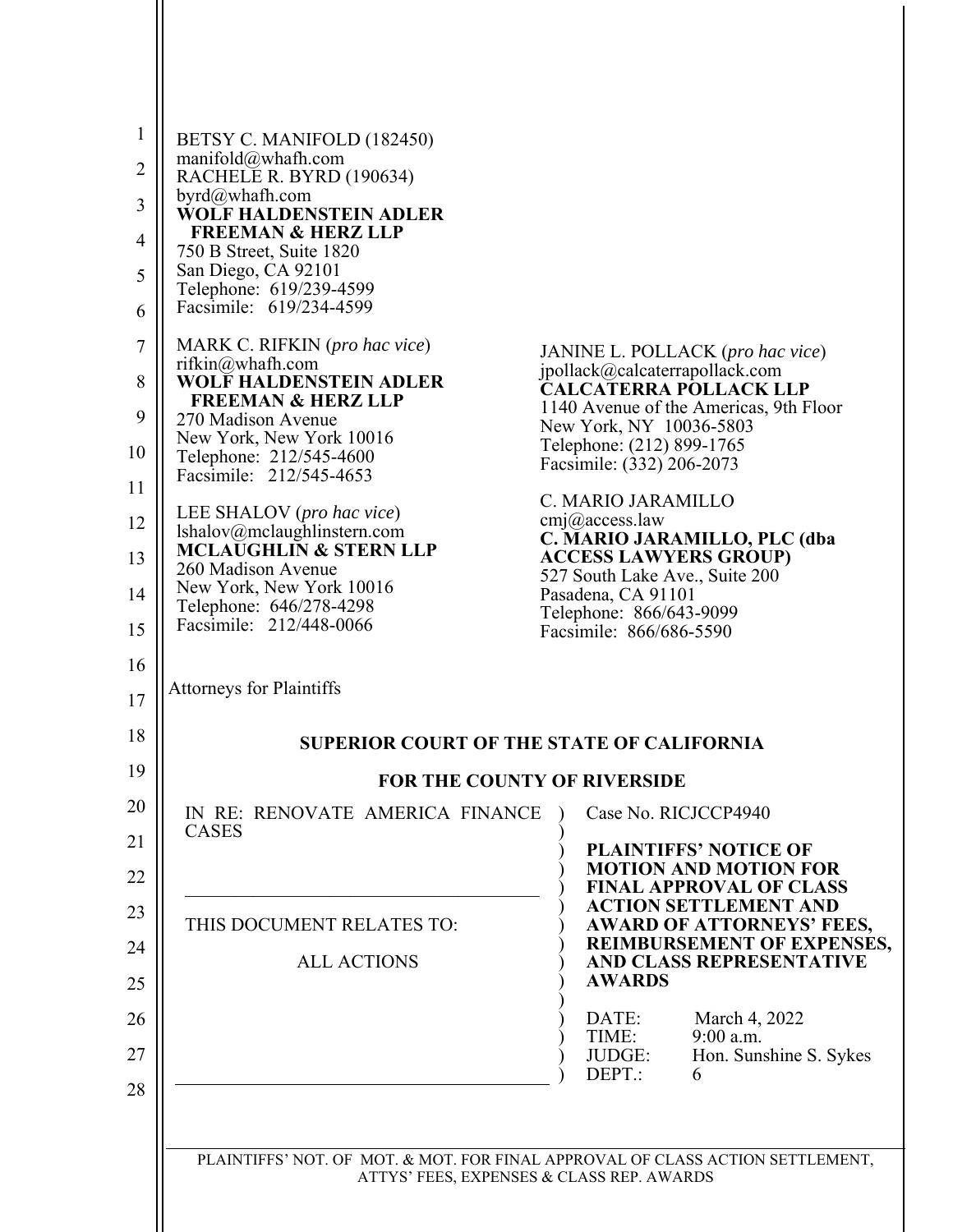|                | <b>PLEASE TAKE NOTICE</b> that on March 4, 2022, at 9:00 a.m., or as soon thereafter as the       |
|----------------|---------------------------------------------------------------------------------------------------|
|                | matter may be heard, in Department 6 of the Superior Court of California, County of Riverside,    |
|                | located at 4050 Main Street, Riverside, California 92501, Class Counsel and Class Representatives |
|                | George and Judith Loya (the "Loyas"), Richard Ramos, Michael Richardson, and Shirley Petetan      |
|                | (hereinafter, "Plaintiffs" or "Class Representatives"), will move for an order:                   |
| 1.             | Certifying the Settlement Class for purposes of settlement;                                       |
| 2.             | Appointing Plaintiffs as Class Representatives for purposes of settlement;                        |
| 3.             | Appointing Wolf Haldenstein Adler Freeman & Herz LLP, Calcaterra Pollack LLP,                     |
|                | McLaughlin & Stern LLP and Access Lawyers Group as Class Counsel for purposes of settlement;      |
| 4.             | Approving the class action settlement as fair, adequate, and reasonable based upon                |
|                | the terms set forth in the First Amended Settlement Agreement;                                    |
| 5.             | Awarding Class Counsel \$561,000.00 in attorneys' fees and reimbursement of                       |
|                | expenses of \$82,914.59 plus 33% of any monies to the Class obtained through the Bankruptcy       |
|                | Action (In re: Renovate America, Inc., et al., Case No. 20-13172 (LSS) (Bankr. D. Del.)) through  |
|                | the Class Proof of Claim and any additional appropriate and reasonable expenses incurred; and     |
| 6.             | Approving the payment of Class Representative Awards to Plaintiffs in the total                   |
|                | amount of \$20,000 (\$5,000 to each of three Class Representatives and jointly to the Loyas).     |
|                | This motion is based upon:                                                                        |
| a.             | the Memorandum of Points and Authorities filed in support of the Motion for                       |
|                | Award of Attorneys' Fees, Reimbursement of Expenses, and Class Representative Awards, filed       |
| May 26, 2020;  |                                                                                                   |
| b.             | the Joint Declaration of Janine L. Pollack and Rachele R. Byrd in Support of:                     |
|                | (1) Plaintiffs' Motion for Final Approval of Class Action Settlement; and (2) Plaintiffs' Motion  |
|                | for Attorneys' Fees, Reimbursement of Expenses and Payment of Class Representative Awards,        |
|                | filed May 26, 2020 (the "Joint Declaration I" or "Joint Decl. I");                                |
| $\mathbf{c}$ . | the May 26, 2020 Declaration of Cameron R. Azari, Esq. on Implementation and                      |
|                |                                                                                                   |
|                | - 1 -                                                                                             |

 $\mathbf{\mathsf{H}}$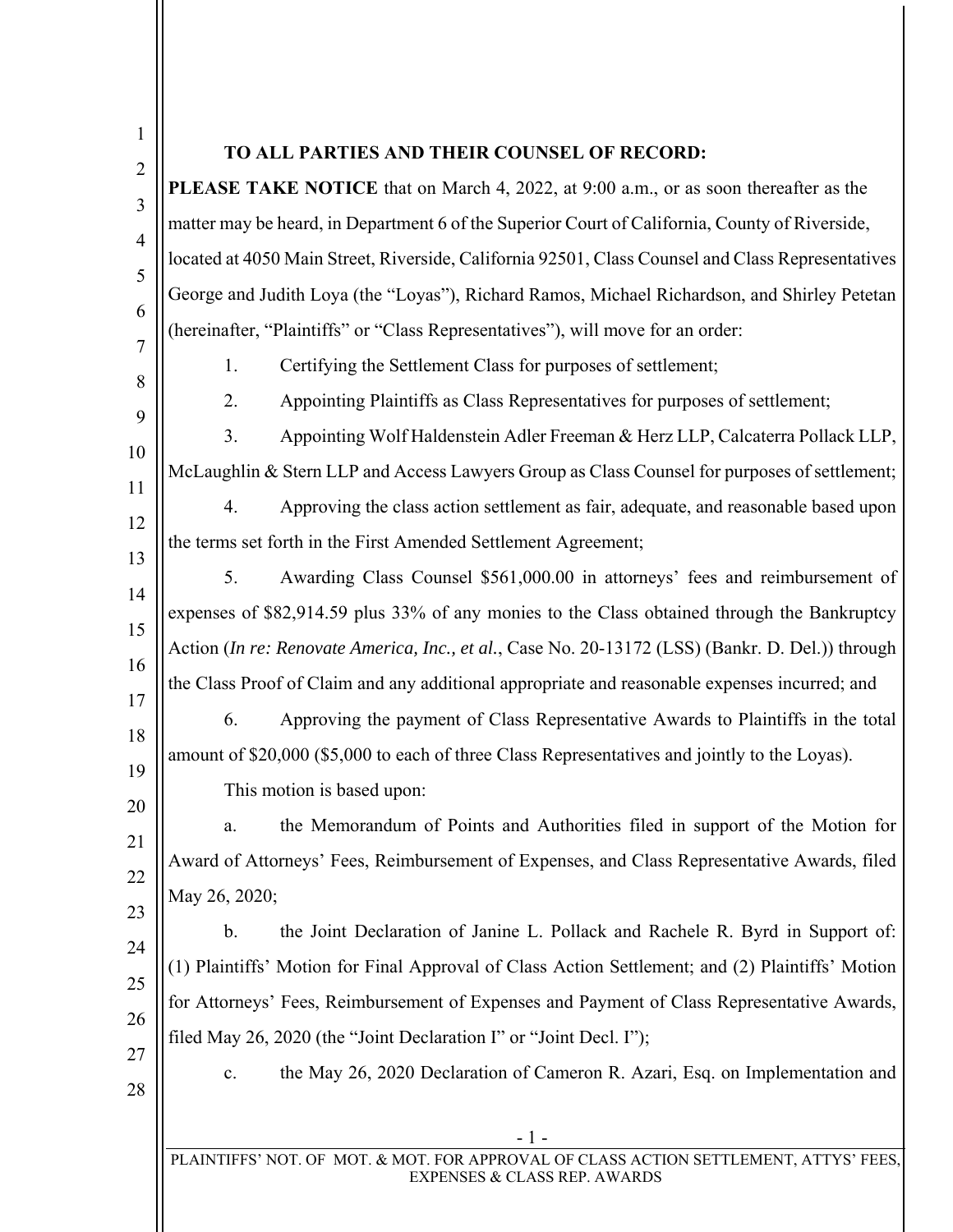| 1              | Adequacy of Settlement Notices and Notice Plan;                                                                       |
|----------------|-----------------------------------------------------------------------------------------------------------------------|
| $\overline{2}$ | the November 14, 2019 Declaration of Randall S. Newman (submitted with<br>d.                                          |
| 3              | Plaintiffs' Motion for Preliminary Approval of Class Action Settlement), attached to the Joint                        |
| $\overline{4}$ | Declaration I as Exhibit D;                                                                                           |
| 5              | the Declaration of Rachele R. Byrd in Support of Plaintiffs' Motion for Award of<br>e.                                |
| 6              | Attorneys' Fees, Reimbursement of Expenses and Payment of Class Representative Awards, filed                          |
| $\tau$         | May 26, 2020;                                                                                                         |
| 8              | f.<br>the Declaration of Janine L. Pollack in Support of Plaintiffs' Motion for Award of                              |
| 9              | Attorneys' Fees, Reimbursement of Expenses and Payment of Class Representative Awards, filed                          |
| 10             | May 26, 2020;                                                                                                         |
| 11             | the Declaration of Lee S. Shalov in Support of Plaintiffs' Motion for Award of<br>g.                                  |
| 12             | Attorneys' Fees, Reimbursement of Expenses and Payment of Class Representative Awards, filed                          |
| 13             | May 26, 2020;                                                                                                         |
| 14             | the Declaration of C. Mario Jaramillo in Support of Plaintiffs' Motion for Award<br>$h_{\cdot}$                       |
| 15             | of Attorneys' Fees, Reimbursement of Expenses and Class Representative Awards, filed May 26,                          |
| 16             | 2020;                                                                                                                 |
| 17             | $\mathbf{i}$ .<br>the Declaration of Jason P. Sultzer in Support of Plaintiffs' Motion for Award of                   |
| 18             | Attorneys' Fees, Reimbursement of Expenses and Class Representative Awards, filed May 26,                             |
| 19             | 2020;                                                                                                                 |
| 20             | Plaintiffs' Supplemental Brief in Further Support of Motion for Final Approval of                                     |
| 21             | Class Action Settlement and Motion for Award of Attorneys' Fees, Reimbursement of Expenses,                           |
| 22             | and Class Representative Awards, filed June 15, 2020;                                                                 |
| 23             | the Supplemental Declaration of Cameron R. Azari, Esq. on Implementation and<br>k.                                    |
| 24             | Adequacy of Settlement Notices and Notice Plan, filed June 15, 2020;                                                  |
| 25             | Plaintiffs' Second Supplemental Brief in Further Support of Motion for Final<br>1.                                    |
| 26             | Approval of Class Action Settlement and Motion for Award of Attorneys' Fees, Reimbursement                            |
| 27             | of Expenses, and Class Representative Awards, filed July 1, 2020;                                                     |
| 28             | the Second Supplemental Declaration of Cameron R. Azari, Esq.<br>m.<br>on                                             |
|                | $-2-$                                                                                                                 |
|                | PLAINTIFFS' NOT. OF MOT. & MOT. FOR APPROVAL OF CLASS ACTION SETTLEMENT, ATTYS' FEES,<br>EXPENSES & CLASS REP. AWARDS |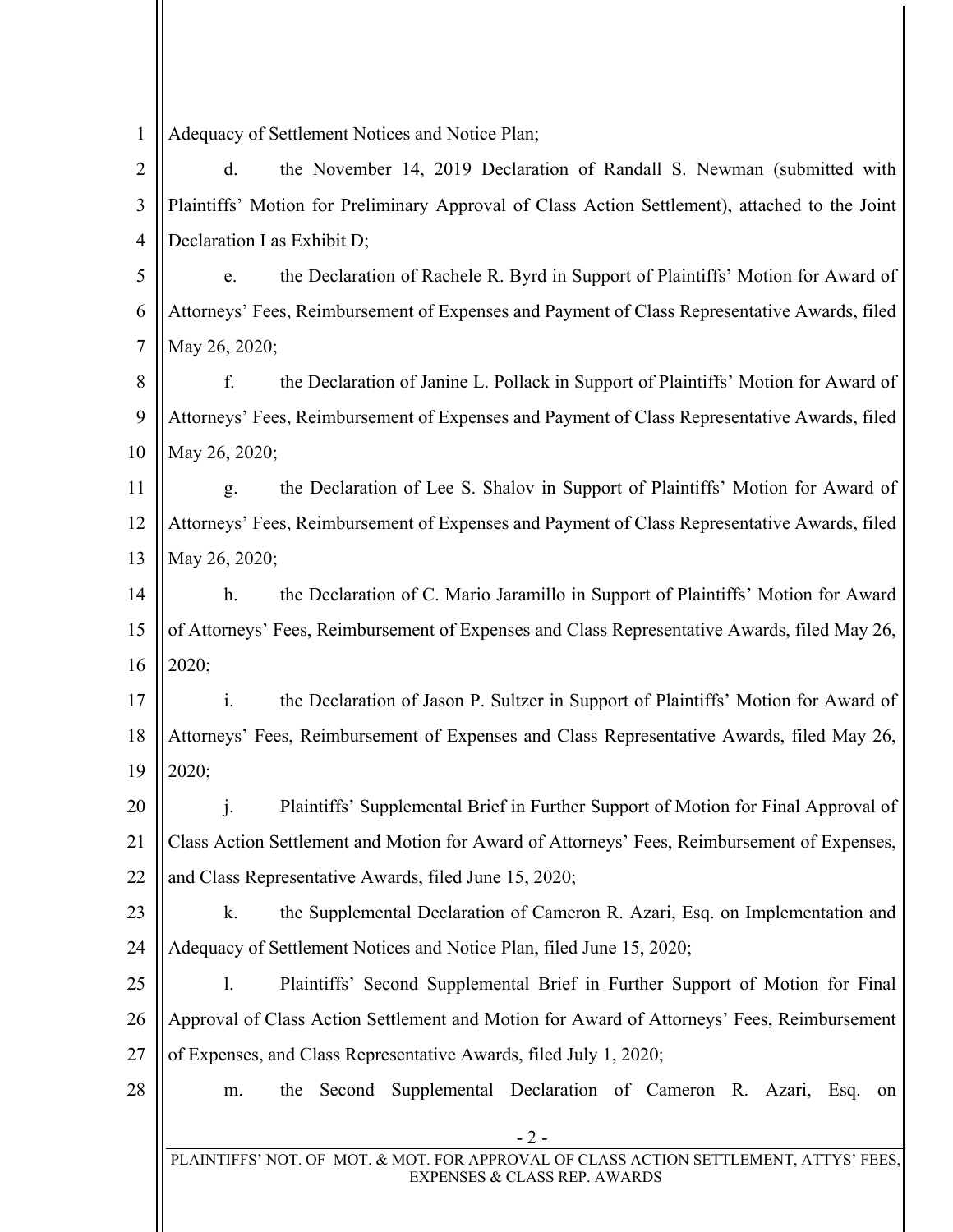| $\mathbf{1}$         | Implementation and Adequacy of Settlement Notices and Notice Plan, filed July 1, 2020;                                                                                |  |  |
|----------------------|-----------------------------------------------------------------------------------------------------------------------------------------------------------------------|--|--|
| $\overline{2}$       | Plaintiffs' Third Supplemental Brief in Further Support of Motion for Final<br>n.                                                                                     |  |  |
| $\mathfrak{Z}$       | Approval of Class Action Settlement and Motion for Award of Attorneys' Fees, Reimbursement                                                                            |  |  |
| 4                    | of Expenses, and Class Representative Awards, filed July 13, 2020;                                                                                                    |  |  |
| 5                    | the Third Supplemental Declaration of Cameron R. Azari, Esq. on Implementation<br>0.                                                                                  |  |  |
| 6                    | and Adequacy of Settlement Notices and Notice Plan, filed July 13, 2020;                                                                                              |  |  |
| $\overline{7}$       | Plaintiffs' Fourth Supplemental Brief in Further Support of Motion for Final<br>p.                                                                                    |  |  |
| 8                    | Approval of Class Action Settlement and Motion for Award of Attorneys' Fees, Reimbursement                                                                            |  |  |
| 9                    | of Expenses, and Class Representative Awards, filed July 29, 202;                                                                                                     |  |  |
| 10                   | the Fourth Supplemental Declaration of Cameron R. Azari, Esq. on Implementation<br>q.                                                                                 |  |  |
| 11                   | and Adequacy of Settlement Notices and Notice Plan, filed July 29, 2020;                                                                                              |  |  |
| 12                   | Plaintiffs' Memorandum of Points and Authorities in Support of this Motion, filed<br>r.                                                                               |  |  |
| 13                   | concurrently herewith;                                                                                                                                                |  |  |
| 14                   | the Joint Declaration of Janine L. Pollack and Rachele R. Byrd in Support of this<br>S.                                                                               |  |  |
| 15                   | Motion, filed concurrently herewith (the "Joint Declaration II" or "Joint Decl. II");                                                                                 |  |  |
| 16                   | the Second Amended Settlement Agreement filed concurrently herewith as Exhibit<br>t.                                                                                  |  |  |
| 17                   | A to the Joint Declaration II;                                                                                                                                        |  |  |
| 18                   | the Declaration of Cameron R. Azari, Esq. on Implementation and Adequacy of<br>u.                                                                                     |  |  |
| 19                   | Supplemental Settlement Notice Plan, filed concurrently herewith;                                                                                                     |  |  |
| 20                   | all files and records in this action; and<br>V.                                                                                                                       |  |  |
| 21                   | any argument and evidence which may be presented at the hearing on this motion.<br>W.                                                                                 |  |  |
| 22<br>23<br>24<br>25 | 4000 R. PIM<br>DATED: February 24, 2022<br>By:<br><b>BETSY C. MANIFOLD</b>                                                                                            |  |  |
| 26<br>27<br>28       | manifold@whafh.com<br>RACHELE R. BYRD<br>byrd@whafh.com<br>WOLF HALDENSTEIN ADLER<br><b>FREEMAN &amp; HERZ LLP</b><br>750 B Street, Suite 1820<br>San Diego, CA 92101 |  |  |
|                      | $-3-$                                                                                                                                                                 |  |  |
|                      | PLAINTIFFS' NOT. OF MOT. & MOT. FOR APPROVAL OF CLASS ACTION SETTLEMENT, ATTYS' FEES,<br><b>EXPENSES &amp; CLASS REP. AWARDS</b>                                      |  |  |